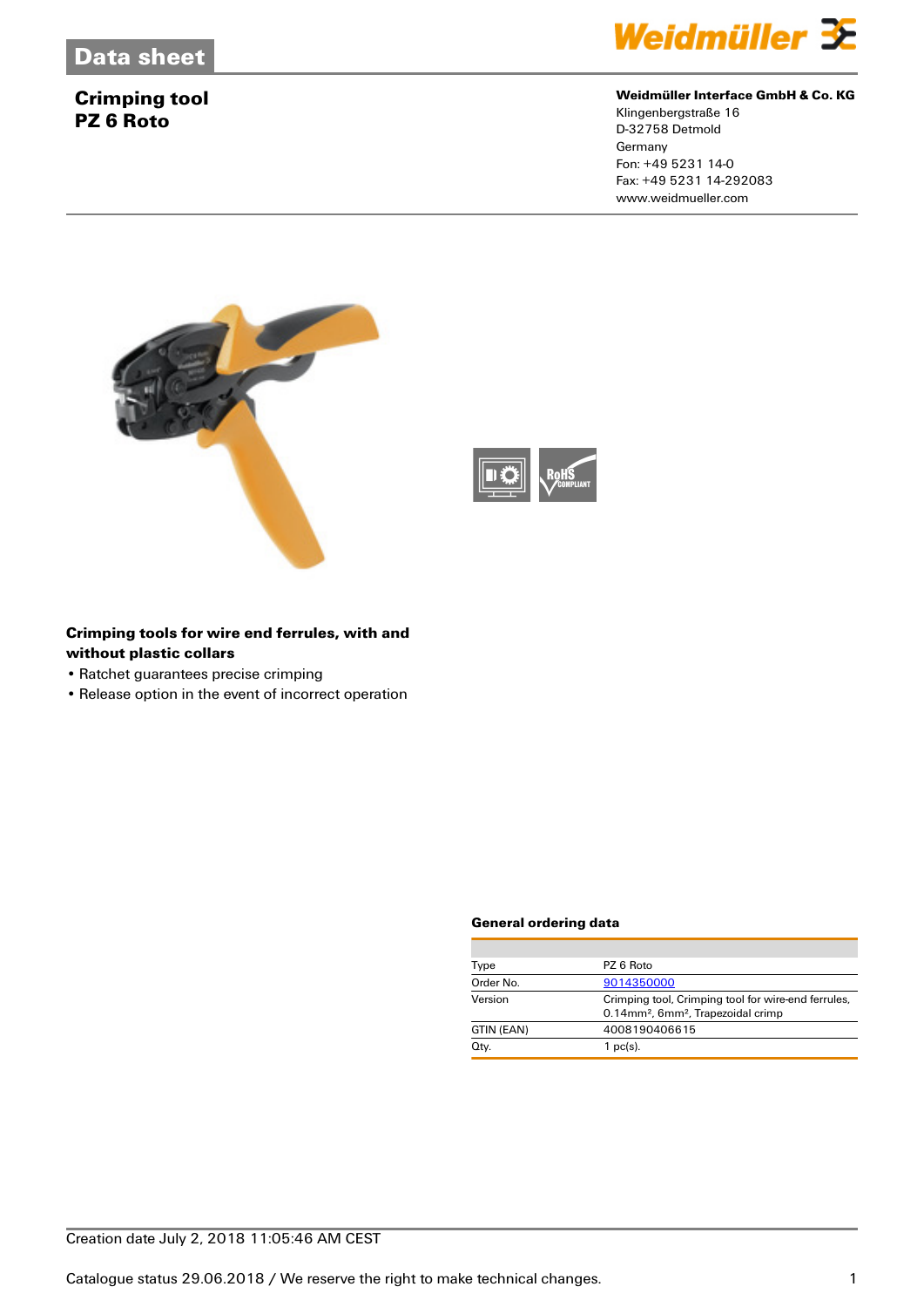## **Crimping tool PZ 6 Roto**

## **Technical data**



### **Weidmüller Interface GmbH & Co. KG**

Klingenbergstraße 16 D-32758 Detmold Germany Fon: +49 5231 14-0 Fax: +49 5231 14-292083

| <b>Dimensions and weights</b>                                  |                                                                                                   |                                       |                       |  |
|----------------------------------------------------------------|---------------------------------------------------------------------------------------------------|---------------------------------------|-----------------------|--|
|                                                                |                                                                                                   |                                       |                       |  |
| Width                                                          | 200 mm                                                                                            | Width (inches)                        | 7.874 inch            |  |
| Weight                                                         | $\overline{428}$ g                                                                                | Net weight                            | 427.28 g              |  |
| <b>Technical data</b>                                          |                                                                                                   |                                       |                       |  |
| Version                                                        | Mechanical, without                                                                               |                                       |                       |  |
|                                                                | interchangeable inserts                                                                           |                                       |                       |  |
| <b>Description of contact</b>                                  |                                                                                                   |                                       |                       |  |
|                                                                |                                                                                                   |                                       |                       |  |
| Type of contact                                                | Wire-end ferrules with/<br>without plastic collars                                                | Crimping range, min.                  | $0.14 \, \text{mm}^2$ |  |
| Crimping range, max.                                           | $6 \text{ mm}^2$                                                                                  |                                       |                       |  |
| tool data crimping                                             |                                                                                                   |                                       |                       |  |
|                                                                |                                                                                                   |                                       |                       |  |
| Crimping type/profile<br>Wire end ferrules cross-section, max. | Trapezoidal crimp<br>$6 \text{ mm}^2$                                                             | Wire end ferrules cross-section, min. | $0.14 \, \text{mm}^2$ |  |
|                                                                |                                                                                                   |                                       |                       |  |
| <b>Classifications</b>                                         |                                                                                                   |                                       |                       |  |
| <b>ETIM 3.0</b>                                                | EC000005                                                                                          | <b>ETIM 4.0</b>                       | EC000005              |  |
| <b>ETIM 5.0</b>                                                | EC000168                                                                                          | <b>ETIM 6.0</b>                       | EC000168              |  |
| <b>UNSPSC</b>                                                  | 31-16-31-02                                                                                       | eClass 5.1                            | 27-40-02-01           |  |
| eClass 6.2                                                     | 21-04-38-11                                                                                       | eClass 7.1                            | 21-04-38-10           |  |
| eClass 8.1                                                     | 21-04-38-10                                                                                       | eClass 9.0                            | 21-04-38-10           |  |
| eClass 9.1                                                     | 21-04-38-11                                                                                       |                                       |                       |  |
| <b>Product information</b>                                     |                                                                                                   |                                       |                       |  |
|                                                                |                                                                                                   |                                       |                       |  |
| Descriptive text ordering data                                 | Additional accessories can be found in Chapter J                                                  |                                       |                       |  |
| Descriptive text accessories                                   | Information and ordering data for wire end ferrules - see chapter J accessories wire end ferrules |                                       |                       |  |
| <b>Approvals</b>                                               |                                                                                                   |                                       |                       |  |
|                                                                |                                                                                                   |                                       |                       |  |
| Approvals                                                      |                                                                                                   |                                       |                       |  |
| <b>ROHS</b>                                                    | Conform                                                                                           |                                       |                       |  |
| <b>Downloads</b>                                               |                                                                                                   |                                       |                       |  |
|                                                                |                                                                                                   |                                       |                       |  |
| Brochure/Catalogue<br><b>Engineering Data</b>                  | <b>CAT 6 TOOLS 15/16 EN</b><br><b>WSCAD</b>                                                       |                                       |                       |  |
|                                                                |                                                                                                   |                                       |                       |  |